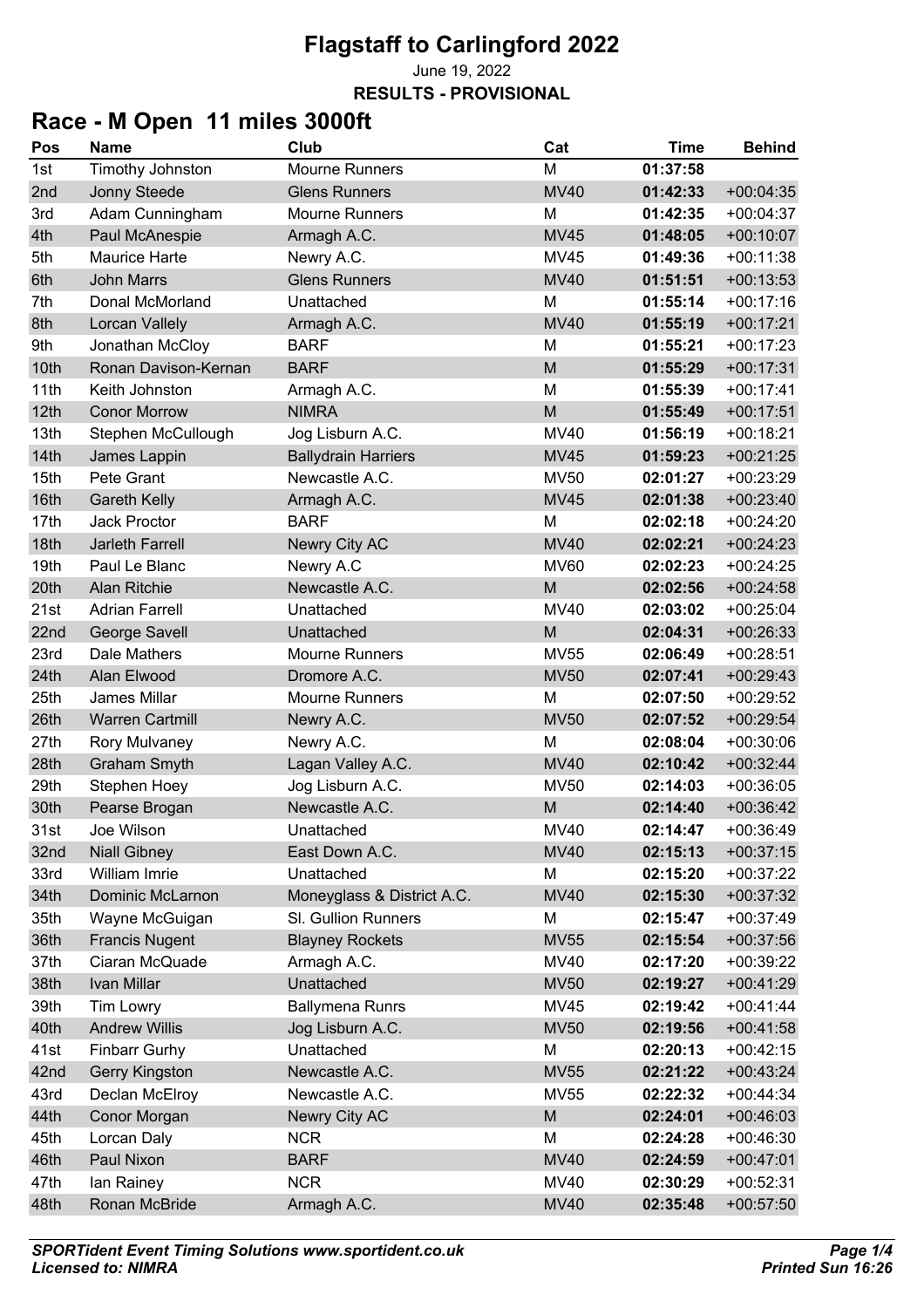June 19, 2022

#### **RESULTS - PROVISIONAL**

# **Race - M Open 11 miles 3000ft**

| Pos              | <b>Name</b>             | Club                  | Cat         | <b>Time</b> | <b>Behind</b> |
|------------------|-------------------------|-----------------------|-------------|-------------|---------------|
| 49th             | Alan Magee              | <b>NIMRA</b>          | <b>MV50</b> | 02:37:09    | $+00:59:11$   |
| 50th             | Paul Moore              | Unattached            | <b>MV40</b> | 02:43:07    | $+01:05:09$   |
| 51st             | Noel Carr               | Newry A.C             | MV45        | 02:43:21    | $+01:05:23$   |
| 52 <sub>nd</sub> | David Bell              | <b>Mourne Runners</b> | <b>MV60</b> | 02:45:59    | $+01:08:01$   |
| 53rd             | Andrew McGibbon         | <b>BARF</b>           | <b>MV55</b> | 02:57:24    | $+01:19:26$   |
| 54th             | Shirhaan Hameed         | Springwell            | <b>MV40</b> | 03:02:03    | $+01:24:05$   |
| 55th             | Alan Beatty             | Unattached            | <b>MV55</b> | 03:02:39    | $+01:24:41$   |
| 56th             | Ronan Halpenny          | Unattached            | M           | 03:07:38    | $+01:29:40$   |
| 57th             | <b>Ricky Cowan</b>      | <b>Mourne Runners</b> | <b>MV70</b> | 03:10:16    | $+01:32:18$   |
| 58th             | Johnny McKinley         | Dromore A.C.          | <b>MV50</b> | 03:15:57    | $+01:37:59$   |
| 59th             | <b>Matthew McKinley</b> | Unattached            | М           | 03:16:01    | $+01:38:03$   |

# **Race - F Open 11 miles 3000ft**

| Pos | <b>Name</b>           | Club                  | Cat         | Time     | <b>Behind</b> |
|-----|-----------------------|-----------------------|-------------|----------|---------------|
| 1st | <b>Esther Dickson</b> | Newry A.C.            | <b>FV35</b> | 02:02:42 |               |
| 2nd | Karalee McBride       | Glenmore A.C.         | <b>FV40</b> | 02:15:35 | $+00:12:53$   |
| 3rd | Debbie McConnell      | Jog Lisburn A.C.      | <b>FV35</b> | 02:19:15 | $+00:16:33$   |
| 4th | Karen Wilton          | Jog Lisburn A.C.      | <b>FV45</b> | 02:19:20 | $+00:16:38$   |
| 5th | Sarah Knight          | Unattached            | F           | 02:22:16 | $+00:19:34$   |
| 6th | <b>Denise Mathers</b> | <b>Mourne Runners</b> | <b>FV55</b> | 02:46:11 | $+00:43:29$   |
| 7th | Sharon Dickenson      | Lagan Valley A.C.     | <b>FV45</b> | 03:11:05 | $+01:08:23$   |
| 8th | Judith Robinson       | Murlough A.C.         | <b>FV55</b> | 03:16:29 | $+01:13:47$   |

### **Race - M 11 miles 3000ft**

| Pos              | <b>Name</b>             | Club                  | Cat | <b>Time</b> | <b>Behind</b> |
|------------------|-------------------------|-----------------------|-----|-------------|---------------|
| 1st              | Timothy Johnston        | <b>Mourne Runners</b> | М   | 01:37:58    |               |
| 2nd              | Adam Cunningham         | <b>Mourne Runners</b> | M   | 01:42:35    | $+00:04:37$   |
| 3rd              | Donal McMorland         | Unattached            | M   | 01:55:14    | $+00:17:16$   |
| 4th              | Jonathan McCloy         | <b>BARF</b>           | M   | 01:55:21    | $+00:17:23$   |
| 5th              | Ronan Davison-Kernan    | <b>BARF</b>           | M   | 01:55:29    | $+00:17:31$   |
| 6th              | Keith Johnston          | Armagh A.C.           | M   | 01:55:39    | $+00:17:41$   |
| 7th              | <b>Conor Morrow</b>     | <b>NIMRA</b>          | M   | 01:55:49    | $+00:17:51$   |
| 8th              | <b>Jack Proctor</b>     | <b>BARF</b>           | M   | 02:02:18    | $+00:24:20$   |
| 9th              | Alan Ritchie            | Newcastle A.C.        | M   | 02:02:56    | $+00:24:58$   |
| 10th             | George Savell           | Unattached            | M   | 02:04:31    | $+00:26:33$   |
| 11th             | James Millar            | <b>Mourne Runners</b> | M   | 02:07:50    | $+00:29:52$   |
| 12 <sub>th</sub> | <b>Rory Mulvaney</b>    | Newry A.C.            | M   | 02:08:04    | $+00:30:06$   |
| 13th             | Pearse Brogan           | Newcastle A.C.        | М   | 02:14:40    | $+00:36:42$   |
| 14 <sub>th</sub> | William Imrie           | Unattached            | M   | 02:15:20    | $+00:37:22$   |
| 15th             | Wayne McGuigan          | SI. Gullion Runners   | М   | 02:15:47    | $+00:37:49$   |
| 16th             | <b>Finbarr Gurhy</b>    | Unattached            | M   | 02:20:13    | $+00:42:15$   |
| 17th             | Conor Morgan            | Newry City AC         | M   | 02:24:01    | $+00:46:03$   |
| 18th             | Lorcan Daly             | <b>NCR</b>            | M   | 02:24:28    | $+00:46:30$   |
| 19th             | Ronan Halpenny          | Unattached            | M   | 03:07:38    | $+01:29:40$   |
| 20th             | <b>Matthew McKinley</b> | Unattached            | M   | 03:16:01    | $+01:38:03$   |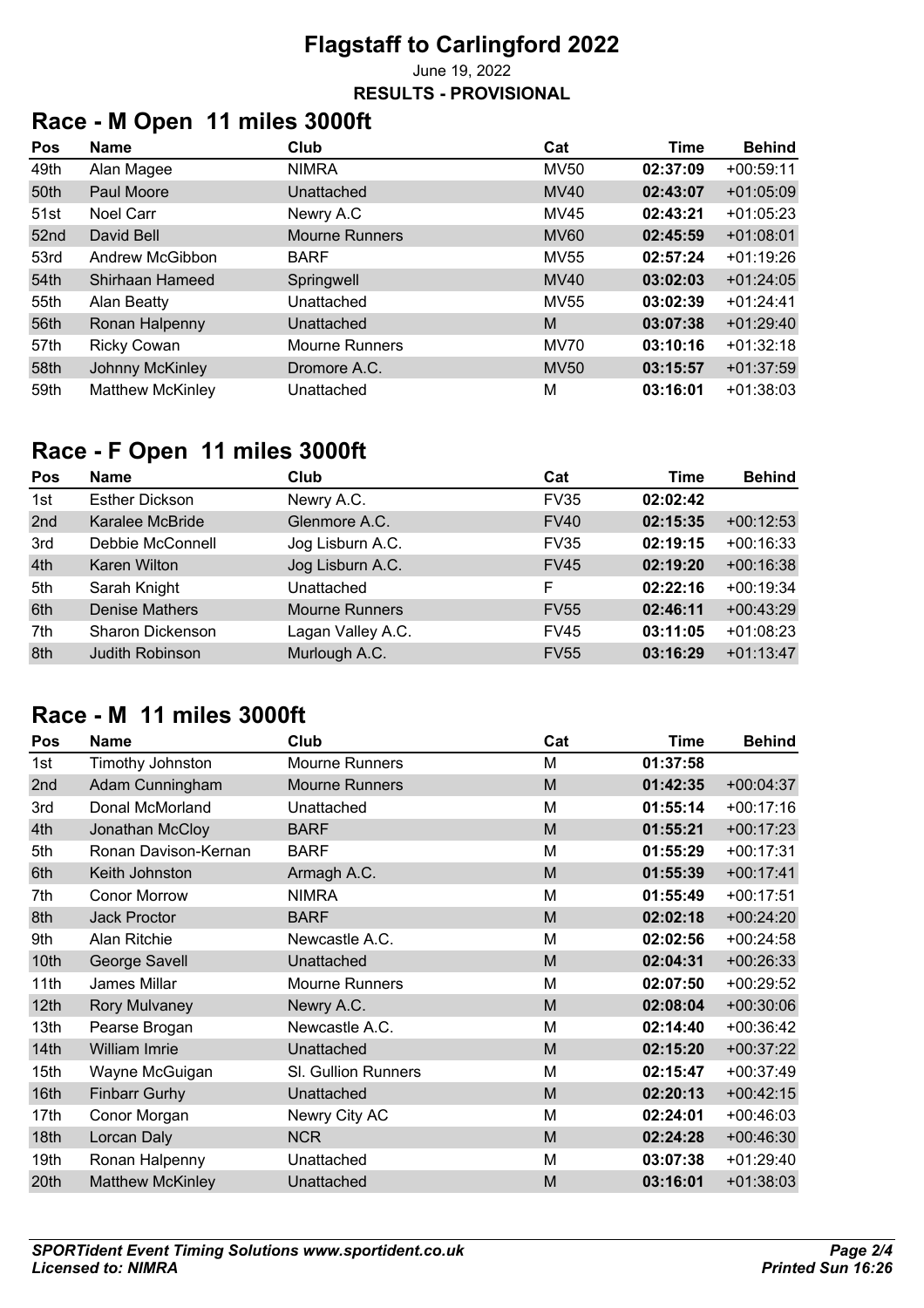June 19, 2022

#### **RESULTS - PROVISIONAL**

## **Race - MV40 11 miles 3000ft**

| <b>Pos</b>       | <b>Name</b>           | Club                       | Cat         | Time     | <b>Behind</b> |
|------------------|-----------------------|----------------------------|-------------|----------|---------------|
| 1st              | Jonny Steede          | <b>Glens Runners</b>       | MV40        | 01:42:33 |               |
| 2nd              | <b>John Marrs</b>     | <b>Glens Runners</b>       | <b>MV40</b> | 01:51:51 | $+00:09:18$   |
| 3rd              | Lorcan Vallely        | Armagh A.C.                | <b>MV40</b> | 01:55:19 | $+00:12:46$   |
| 4th              | Stephen McCullough    | Jog Lisburn A.C.           | MV40        | 01:56:19 | $+00:13:46$   |
| 5th              | Jarleth Farrell       | Newry City AC              | MV40        | 02:02:21 | $+00:19:48$   |
| 6th              | <b>Adrian Farrell</b> | Unattached                 | <b>MV40</b> | 02:03:02 | $+00:20:29$   |
| 7th              | Graham Smyth          | Lagan Valley A.C.          | MV40        | 02:10:42 | $+00:28:09$   |
| 8th              | Joe Wilson            | Unattached                 | <b>MV40</b> | 02:14:47 | $+00:32:14$   |
| 9th              | <b>Niall Gibney</b>   | East Down A.C.             | MV40        | 02:15:13 | $+00:32:40$   |
| 10th             | Dominic McLarnon      | Moneyglass & District A.C. | <b>MV40</b> | 02:15:30 | $+00:32:57$   |
| 11th             | Ciaran McQuade        | Armagh A.C.                | MV40        | 02:17:20 | $+00:34:47$   |
| 12 <sub>th</sub> | Paul Nixon            | <b>BARF</b>                | <b>MV40</b> | 02:24:59 | $+00:42:26$   |
| 13th             | lan Rainey            | <b>NCR</b>                 | <b>MV40</b> | 02:30:29 | $+00:47:56$   |
| 14 <sub>th</sub> | Ronan McBride         | Armagh A.C.                | <b>MV40</b> | 02:35:48 | $+00:53:15$   |
| 15th             | Paul Moore            | Unattached                 | MV40        | 02:43:07 | $+01:00:34$   |
| 16 <sub>th</sub> | Shirhaan Hameed       | Springwell                 | <b>MV40</b> | 03:02:03 | $+01:19:30$   |

#### **Race - MV45 11 miles 3000ft**

| Pos | <b>Name</b>          | Club                       | Cat         | Time     | <b>Behind</b> |
|-----|----------------------|----------------------------|-------------|----------|---------------|
| 1st | Paul McAnespie       | Armagh A.C.                | <b>MV45</b> | 01:48:05 |               |
| 2nd | <b>Maurice Harte</b> | Newry A.C.                 | <b>MV45</b> | 01:49:36 | $+00:01:31$   |
| 3rd | James Lappin         | <b>Ballydrain Harriers</b> | MV45        | 01:59:23 | $+00:11:18$   |
| 4th | <b>Gareth Kelly</b>  | Armagh A.C.                | <b>MV45</b> | 02:01:38 | $+00:13:33$   |
| 5th | Tim Lowry            | <b>Ballymena Runrs</b>     | MV45        | 02:19:42 | $+00:31:37$   |
| 6th | <b>Noel Carr</b>     | Newry A.C                  | <b>MV45</b> | 02:43:21 | $+00:55:16$   |

## **Race - MV50 11 miles 3000ft**

| Pos | <b>Name</b>            | Club             | Cat         | Time     | <b>Behind</b> |
|-----|------------------------|------------------|-------------|----------|---------------|
| 1st | Pete Grant             | Newcastle A.C.   | <b>MV50</b> | 02:01:27 |               |
| 2nd | Alan Elwood            | Dromore A.C.     | <b>MV50</b> | 02:07:41 | $+00:06:14$   |
| 3rd | <b>Warren Cartmill</b> | Newry A.C.       | <b>MV50</b> | 02:07:52 | $+00:06:25$   |
| 4th | Stephen Hoey           | Jog Lisburn A.C. | <b>MV50</b> | 02:14:03 | $+00:12:36$   |
| 5th | Ivan Millar            | Unattached       | <b>MV50</b> | 02:19:27 | $+00:18:00$   |
| 6th | <b>Andrew Willis</b>   | Jog Lisburn A.C. | <b>MV50</b> | 02:19:56 | $+00:18:29$   |
| 7th | Alan Magee             | <b>NIMRA</b>     | <b>MV50</b> | 02:37:09 | $+00:35:42$   |
| 8th | Johnny McKinley        | Dromore A.C.     | <b>MV50</b> | 03:15:57 | $+01:14:30$   |

### **Race - MV55 11 miles 3000ft**

| Pos | <b>Name</b>           | Club                   | Cat         | Time     | <b>Behind</b> |
|-----|-----------------------|------------------------|-------------|----------|---------------|
| 1st | Dale Mathers          | <b>Mourne Runners</b>  | <b>MV55</b> | 02:06:49 |               |
| 2nd | <b>Francis Nugent</b> | <b>Blayney Rockets</b> | <b>MV55</b> | 02:15:54 | $+00:09:05$   |
| 3rd | Gerry Kingston        | Newcastle A.C.         | <b>MV55</b> | 02:21:22 | $+00:14:33$   |
| 4th | Declan McElroy        | Newcastle A.C.         | <b>MV55</b> | 02:22:32 | $+00:15:43$   |
| 5th | Andrew McGibbon       | <b>BARF</b>            | <b>MV55</b> | 02:57:24 | $+00:50:35$   |
| 6th | <b>Alan Beatty</b>    | Unattached             | <b>MV55</b> | 03:02:39 | $+00:55:50$   |